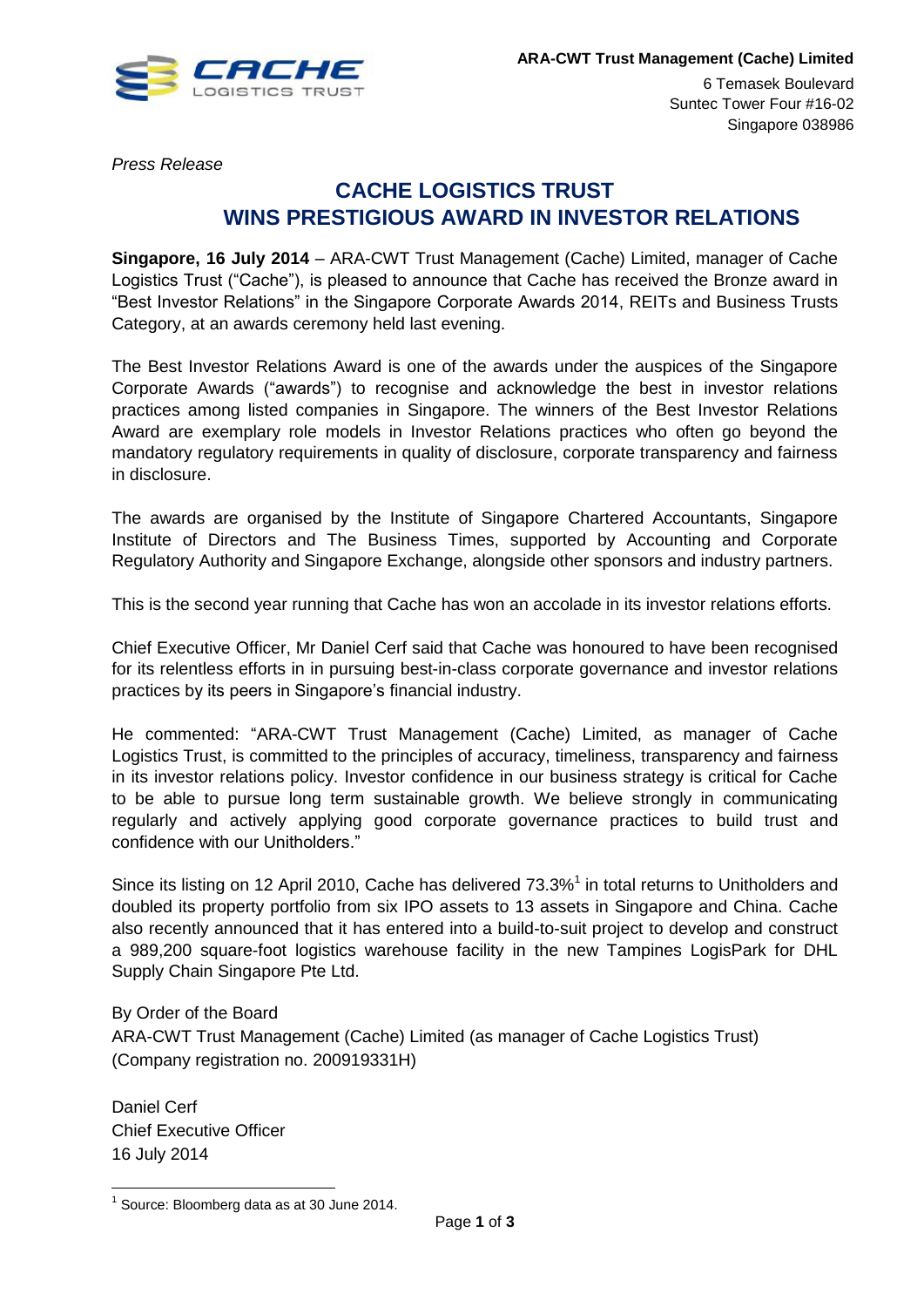

6 Temasek Boulevard Suntec Tower Four #16-02 Singapore 038986

#### **For Enquiries, please contact**

ARA-CWT Trust Management (Cache) Limited Judy Tan Investor Relations Manager Tel: +65 6512 5161 Email: [judytan@ara.com.hk](mailto:judytan@ara.com.hk)

## **ABOUT CACHE LOGISTICS TRUST ("CACHE")**

Cache Logistics Trust is a Real Estate Investment Trust ("REIT") publicly listed on the Mainboard of Singapore Exchange Securities Trading Limited (SGX-ST) on 12 April 2010. Cache principally invests in quality income-producing real estate used for logistics purposes, as well as real estate-related assets, in Asia-Pacific.

-------------------------------------------------------------------------------------------------------------------------------

As at 31 March 2014, its portfolio of 13 high quality logistics warehouse properties are strategically located in established logistics clusters in Singapore and China, with a total gross floor area of 5.1 million square feet and a total deposited property of S\$1.08 billion.

Cache is managed by ARA-CWT Trust Management (Cache) Limited. For more information, please visit [www.cache-reit.com.](http://www.cache-reit.com/)

### **ABOUT ARA-CWT TRUST MANAGEMENT (CACHE) LIMITED**

ARA-CWT Trust Management (Cache) Limited is a joint-venture REIT management company between ARA Asset Management Limited ("**ARA"**) and CWT Limited ("**CWT**").

ARA is a real estate fund management company listed on the Main Board of the Singapore Exchange Securities Trading Limited. More information on ARA can be found at [www.ara-asia.com.](http://www.ara-asia.com/)

CWT is a leading solutions provider of integrated logistics and supply chain management committed to connecting world trade and sustainable development. A Forbes Asia Fab 50 company, CWT serves the spectrum from small establishments to multinational corporations across multiple markets and geographies. Leveraging its strength and scale in logistics competencies, infrastructure and global network, CWT delivers solutions that help customers succeed and communities thrive. CWT has built a diversified portfolio around its core logistics capabilities. CWT provides commodity supply chain management for base metals and energy products. It is also engaged in engineering services for buildings, facilities and equipment fleet; property management; brokering services for exchange listed products; and asset and trust management for Cache Logistics Trust, a logistics property REIT. CWT is a Singapore corporation established in 1970 and traded on the Singapore Exchange since 1993. CWT employs around 6,000 people and reported revenue of S\$9.1 billion in 2013. For more information, please visit [www.cwtlimited.com.](http://www.cwtlimited.com/)